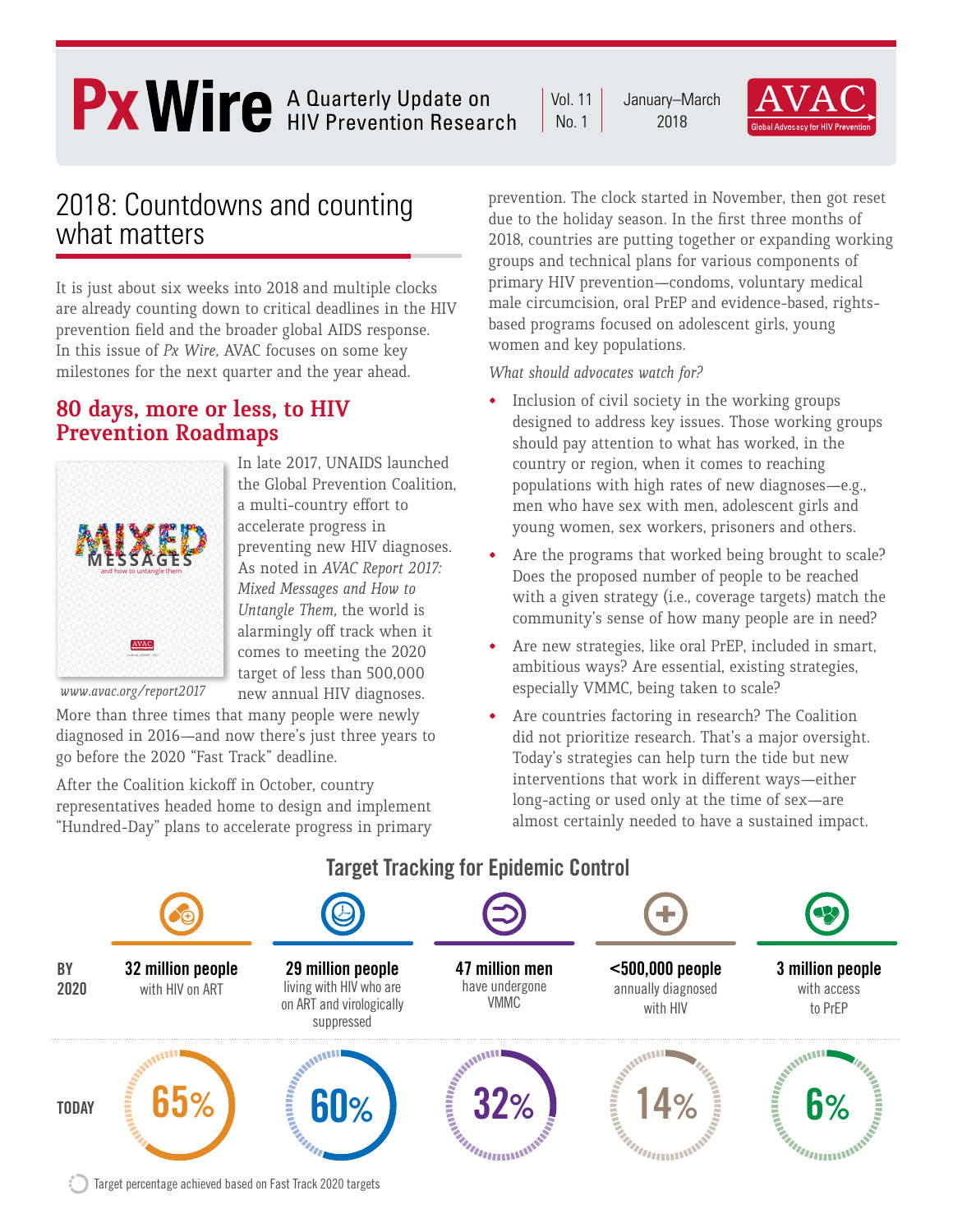#### **Less than 30 days until PEPFAR COP Reviews**

Country-based work tied to the Global Prevention Coalition is happening at the same time as the annual development of Country Operational Plans (COPs) that guide PEPFAR work. During this process, PEPFAR, government, implementers, civil society and other stakeholders look at the progress made to date against targets for treatment, virologic suppression, testing, prevention and more. The Washington DC-based headquarters for PEPFAR issues guidance for countries on what to look at and how to plan. Already this year, civil society provided robust advocacy for evidence-based prevention, especially for girls aged 9-14, a critical group to reach with strategies and support for remaining safe and healthy. As we discussed in *AVAC Report 2017*, the number of young people living in East and Southern African countries has grown dramatically since the epidemic started. This "youth bulge" means more young people today face risk of HIV than 20 years ago. It also

means current prevention efforts are, at best, keeping a tidal wave of new diagnoses at bay. How does this work? Check out our graphic on the math behind the bulge.

#### *What should advocates watch for?*

- Targets in the PEPFAR COPs that are at or close to "saturation" (reaching everyone with the service they need) for VMMC and testing linked to treatment and prevention for key populations.
- Ambitious and thoughtful programs for delivering and supporting daily oral PrEP. These programs should meet the needs of different at-risk populations through a range of approaches to service delivery.
- Advocates must also continue to be vigilant about programs for adolescent girls and young women—what is the money to be spent on, who is receiving it, what types of services are included and, most importantly, what do the girls and women receiving the services say about them?

The fact that incidence and prevalence are stable or dropping among today's 15- to 24-year-old African men and women is good news. Much of this success is due to ART. But there is clear evidence that young people are not being diagnosed and linked to care or prevention nearly as often as those over 24. Strategies that have worked so far cannot keep a new epidemic in young Africans at bay. There needs to be a sustained and innovative effort to build and finance programs that find young people, meet their needs and provide key services including sex and sexuality education, safe spaces for peer support, skills-building and much more. Saturation coverage of VMMC, PrEP and other tools is also essential to the future.

### **The Math Behind the "Bulge"**



In many sub-Saharan African countries, there are twice as many 15-24-yearolds today compared to the beginning of the epidemic.





**(+)** People living with HIV (prevalence)  $\Box$  People acquiring HIV per year (incidence)



**8.5% prevalence** (n=17) 1.6% incidence  $(n=3)$ 

Even though incidence and prevalence may have dropped since the 1990s, the absolute number of young people living with, newlydiagnosed with, or at risk of HIV is **larger** than it was when the epidemic began.



**4.8% prevalence** (n=20) 1% incidence  $(n=4)$ 

Adapted from *AVAC Report 2017*. Visit *www.avac.org/report2017* for more background, graphics and analysis.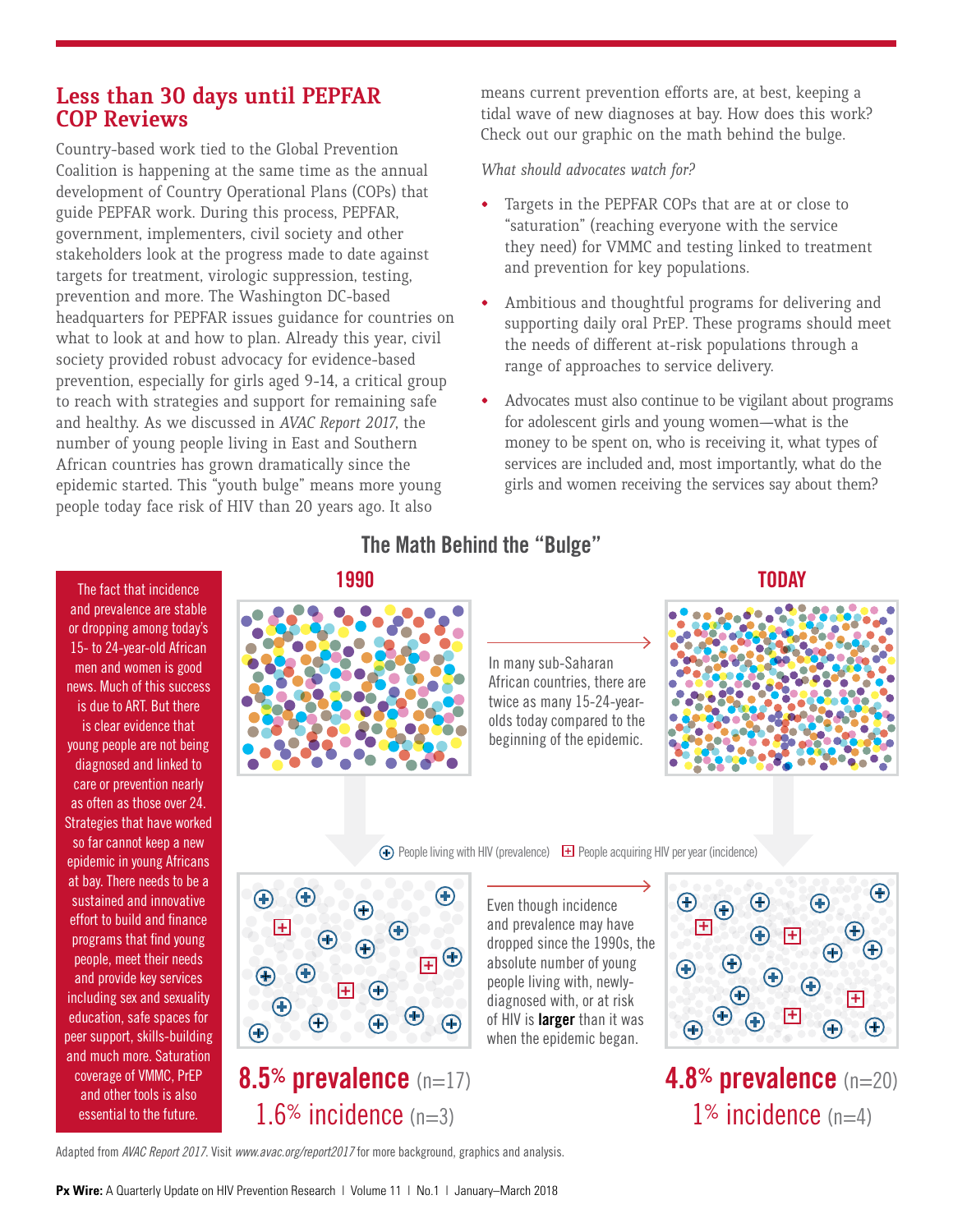#### **365 days to a result from the ECHO trial—or maybe less**

In just about a year, the ECHO trial is expected to release results. The trial, which started in 2015 in Kenya, South Africa, Swaziland and Zambia, is investigating if any of three contraceptive methods—the injectable hormonal contraceptive DMPA (also known as Depo), the Jadelle implant and the copper intrauterine device (IUD) adversely impact women's risk of HIV. As AVAC has described in many resources (see *www.avac.org/hc-hiv*), this trial is designed to provide clarity where there hasn't been any. But whatever the result, there is no guarantee it will bring clear action if women and their allies do not begin to act now. If DMPA increases women's risk of HIV, it will be imperative to do things that have largely been avoided by many countries for many years. This includes increasing the number of choices that women have for contraceptives, integrating HIV prevention and contraceptive provision services into one clinic and, more recently, providing oral PrEP—all of which are essential irrespective of ECHO's outcome.

In 2018, AVAC and the International Community of Women Living with HIV East Africa (ICW EA) will be working closely with the ECHO investigators and advocates in the countries where ECHO is happening to share information

and plan for various scenarios related to the trial results. This may seem complex: Trials can end early, they can have confusing or indeterminate results. However, the work is fairly simple. In every scenario, women want programs that provide contraceptives and HIV prevention at the same time. They want full information on the risks and benefits of all methods, and they want to be treated with respect and dignity as they make decisions that are right for their bodies and their lives.

*What should advocates watch for?* 

- Opportunities to engage in, or initiate, conversations about contraceptive choice and HIV prevention in your community. This could be a talk about ECHO trial results, or an open-ended information sharing session.
- Are the people who have the power to purchase and develop contraceptive and HIV prevention programs in your community acting in ways that suggest they will be prepared for various possible ECHO results? You can find out by asking for a meeting or sending a simple set of questions. If they seem ready—find out how you can help. If not, figure out the next action step to get attention and resources. AVAC and ICW EA are here to help.

#### **Contraception and HIV Prevention: A clear picture of women's needs**



A range of scientific models predict that a world without Depo is bad for women. It's a discrete, longacting method many women want and prefer. But this isn't a scenario that's likely to occur unless there's profound negligence and poor communication.



In many parts of East and Southern Africa—the parts of the world where Depo use and HIV prevalence are high—the shot is the only longacting option on the shelf in programs that provide little or nothing in the way of comprehensive HIV prevention. Women need contraception, so this is better than nothing—but not good enough by a long shot.

| Ĕ, |  |
|----|--|
|    |  |
|    |  |

One woman faces many choices about HIV prevention and contraception. Funders and governments need to move to integrated programs that provide all these services in one place.